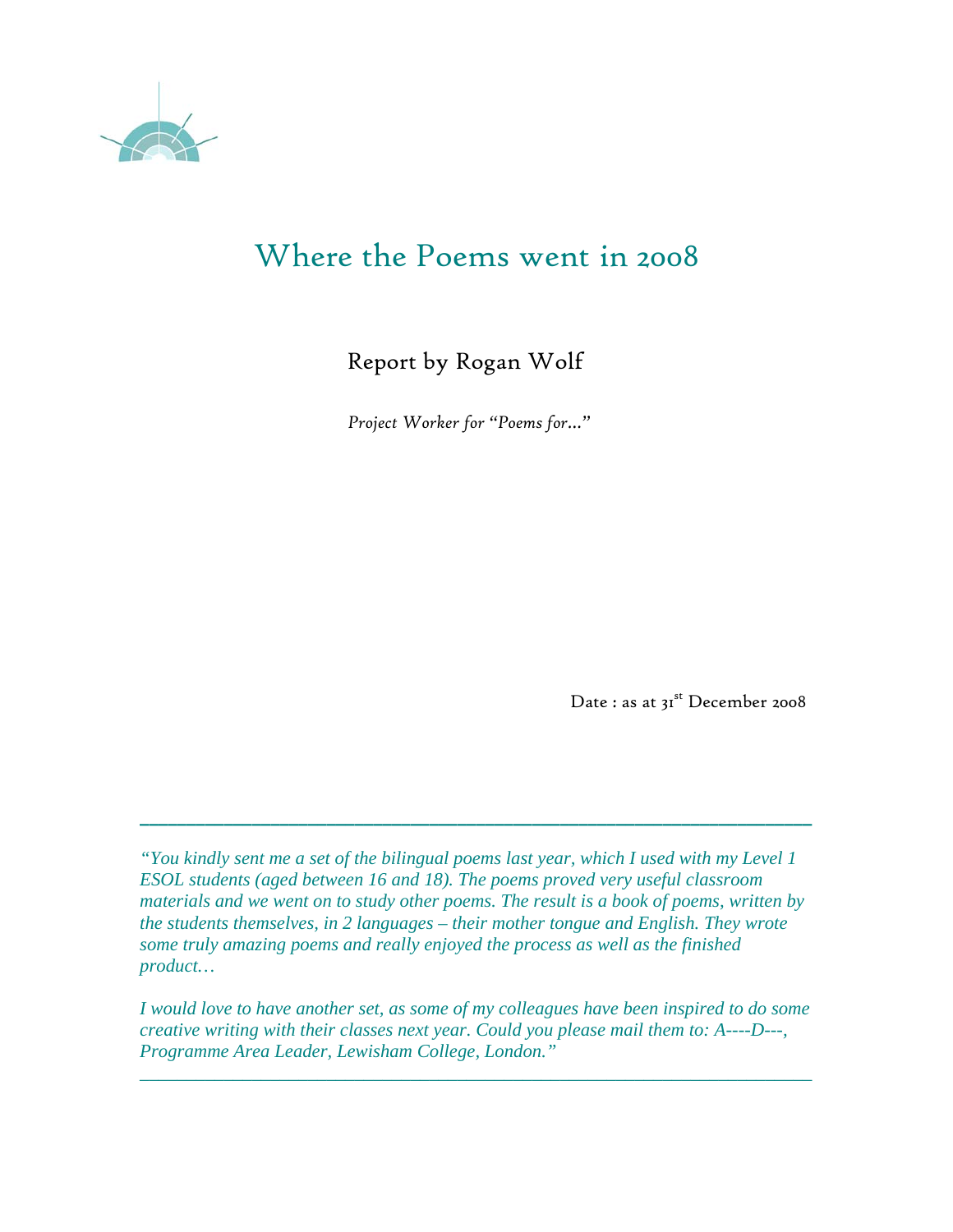## Background

In the Spring of 2007, this project offering small poem-posters for public display changed its name from "Poems for the Waiting Room" to "Poems for…" The change was in response to our realisation that many of the poems, especially the later bilingual collections, do not just belong in healthcare settings. Yes, those 50 "Poems for…waiting" still seem mostly applicable to healthcare waiting rooms (though does waiting take place *only* in health centres ?) ; but the 45 bilingual "Poems for…one world" most certainly belong in *any* open space otherwise bare - in classroom, in library, on digital display screens now located in buses, in Reception areas….

Later in 2007, we began working on a separate website for the "Poems for…" project, finally launched by Andrew Motion on April 22<sup>nd</sup> 2008 at the Nehru Centre near Hyde Park Corner. The website address is www-poemsfor.org and includes pdf versions of all the project's poemposters online, so that people can now simply download them via their own printers.

These two developments have transformed how the poem-posters are delivered and where they go. The figures below reflect that change.

## The Hard Copy Posters

Despite the new site, requests for the hard copy posters still continued throughout 2008, and this steady though low-key demand seems likely to continue. Let's look at the breakdown of the hardcopy posters first.

A total of 49 full packs and an additional 12 diversity packs were sent out - making a total of 61 hard copy packs sent to 46 destinations.

(The "full packs" consist of all three collections produced so far, a total of 145 poems-posters ; the "diversity packs" consist of the third and latest collection of 45 bilingual poem-posters – some people ask for these specifically).

Several requests for the full collections included multiple orders - the largest being for eight packs, which went to a hospital in New York.

I shall categorise the destinations as follows : FO embassies ; healthcare (hospital or health centre) ; libraries ; prisons ; schools ; social care settings.

There are one or two blurred lines between categories, and one or two sub-headings have been required.

For instance, some requests identified themselves as libraries but were libraries based in schools, or prisons. I marked these under the "school" and "prison" categories respectively.

A significant number of requests came from people based in a Local Authority. Most of these have responsibility for liaising with schools, usually on the issue of diversity-training of one kind or another ; some of course manage the local libraries, either directly or indirectly. Accordingly, where it's been clear, I have categorised each of these under "schools" or "libraries" ; where not, I have put them in their own Local Authority category : LA.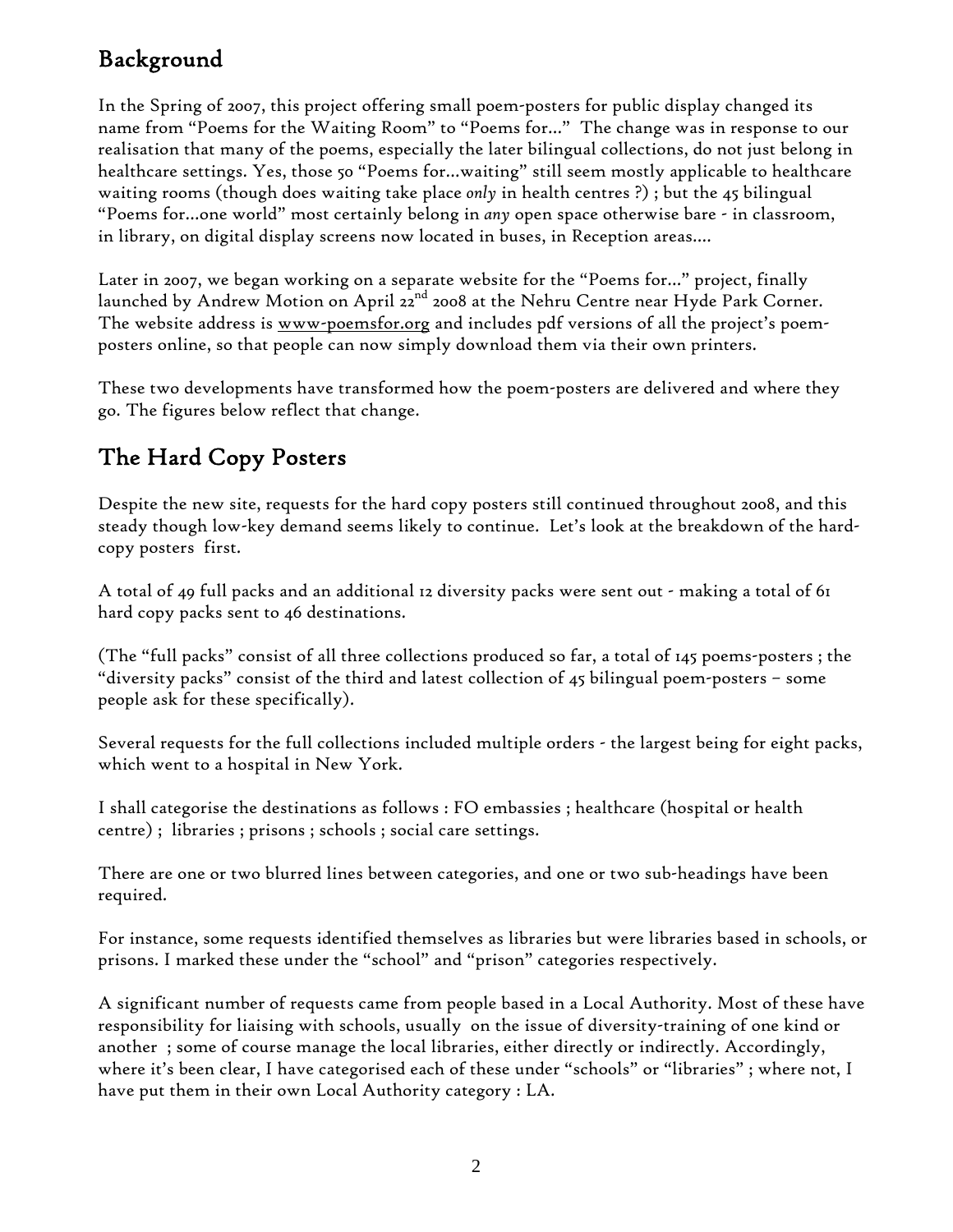|                        | <b>Sites</b>   | packs requested |
|------------------------|----------------|-----------------|
| Schools:               | 27             | 31              |
| Social Care settings : | 7              |                 |
| Libraries:             | 6              |                 |
| Healthcare settings:   | 3              | <b>IO</b>       |
| LA settings :          | $\overline{z}$ | 4               |
| FO embassies :         | I              |                 |
| Prisons:               | I              | I               |
| Totals                 | 47             | 61              |

Thus, in 2008, by far the largest proportion of the hard copy packs requested and delivered went to schools, much more than twice all the other categories combined.

In more detail :

The healthcare settings included a perinatal service in South West London and an oncology unit in New York (this was the site which ordered 8 packs of poems).

(As we are covering the healthcare category here, it is worth reminding ourselves that the project also featured largely at the Royal Brompton Hospital in 2008 – not measurable in figures for a report like this, but in the form of a successful reading event and a mural that will act as a permanent feature in the Hospital's Oncoscopy Unit).

The "social care" heading included a wide variety of settings :

- o a social work team in Westminster, supporting homeless people ;
- o a police diversity unit in Cumbria ;
- o a home for old people in Surrey ;
- o a MIND mental health centre in north west London ;
- o a refugee support centre in south east London ;
- o a "reading bus" project in Aberdeen.

The prison that requested a pack is HM Prison Send, Woking, Surrey.

The FO embassy is that based in Harare, Zimbabwe.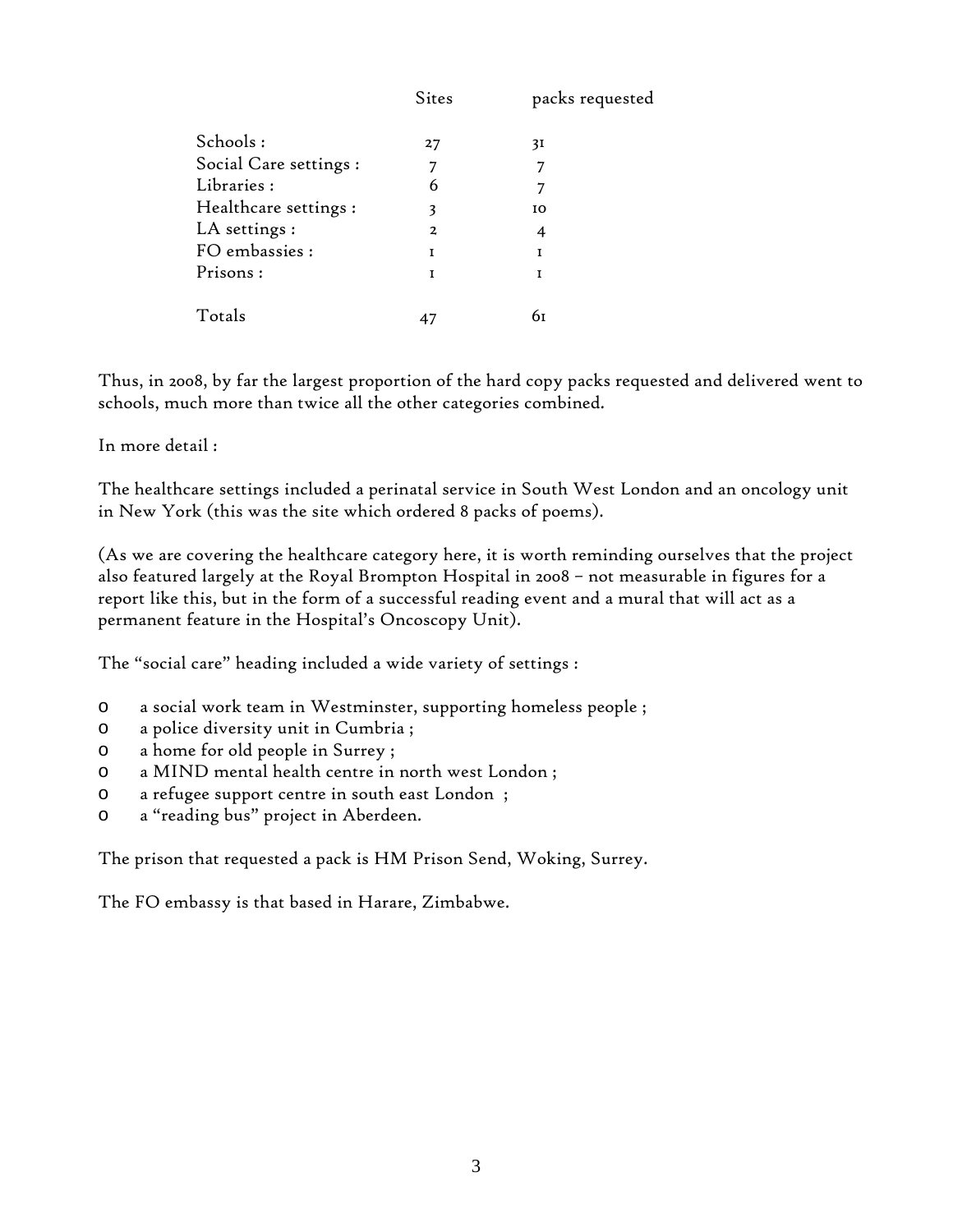## Visits to www.poemsfor.org in 2008.

The above section on the hard copy packs records activity over a full year. The new site, on the other hand, has of course not been operating that long. This record of its activity covers the 9 month period between the evening of April  $z_2^{nd}$  when it was launched and the end of December 2008.

Visits to the website (not to be confused with registering/downloads) have shown a fairly steady increase since the launch date, (though there was a slight falling away in December, probably for the obvious reasons).

Thus in May, the month after the launch, the site received 228 visits, and 128 distinct visitors.

In November, the site achieved its highest total of visits so far, following a fairly constant monthly increase – 1092 visits and 872 distinct visitors.

The lower December figures of 777 visits and and 698 visitors were still the third highest of the nine month the period.

Over the nine month period as a whole, the number of visits to the site totalled 5,971 and the number of visitors 4,634.

## Where the Visits are coming from

Clearly, in order to decide to register and then download the poems, people must first visit and look over the site. However, visiting alone gives us little individual information besides the number tally given above, and we must wait for people to decide to register before we can find out who they are, where they work and for what purpose they have downloaded the poems.

But the visiting process does reveal to us something of how people have found the site, and that in turn can teach us how best to promote it.

In the early years, this project was featured several times in the national press (principally *The Guardian*) and quite often in local papers or healthcare journals. Whenever a story appeared, there was a dramatic response and expressions of interest came flooding in. But for quite a while now there has been no exposure in the national press, partly because it's an old story. A new website ? That a story ?

Nowadays one relies on specialist website features and links and internet chat-rooms. In 2007 I had contacted some educational websites which had been recommeneded to me. These had then featured the project – with immediate and dramatic results. This led in turn to a library website mentioning us, with a response almost as dramatic. Thus, during October/November 2007, around 270 packs had already been sent out to destinations other than healthcare - approx 210 to schools, 50 to libraries, 10 to prisons.

The same websites/chat-rooms helped publicise the new Poemsfor…website and still feature as a major source of visits. Soon after the launch, the Poetry Society's educational section also began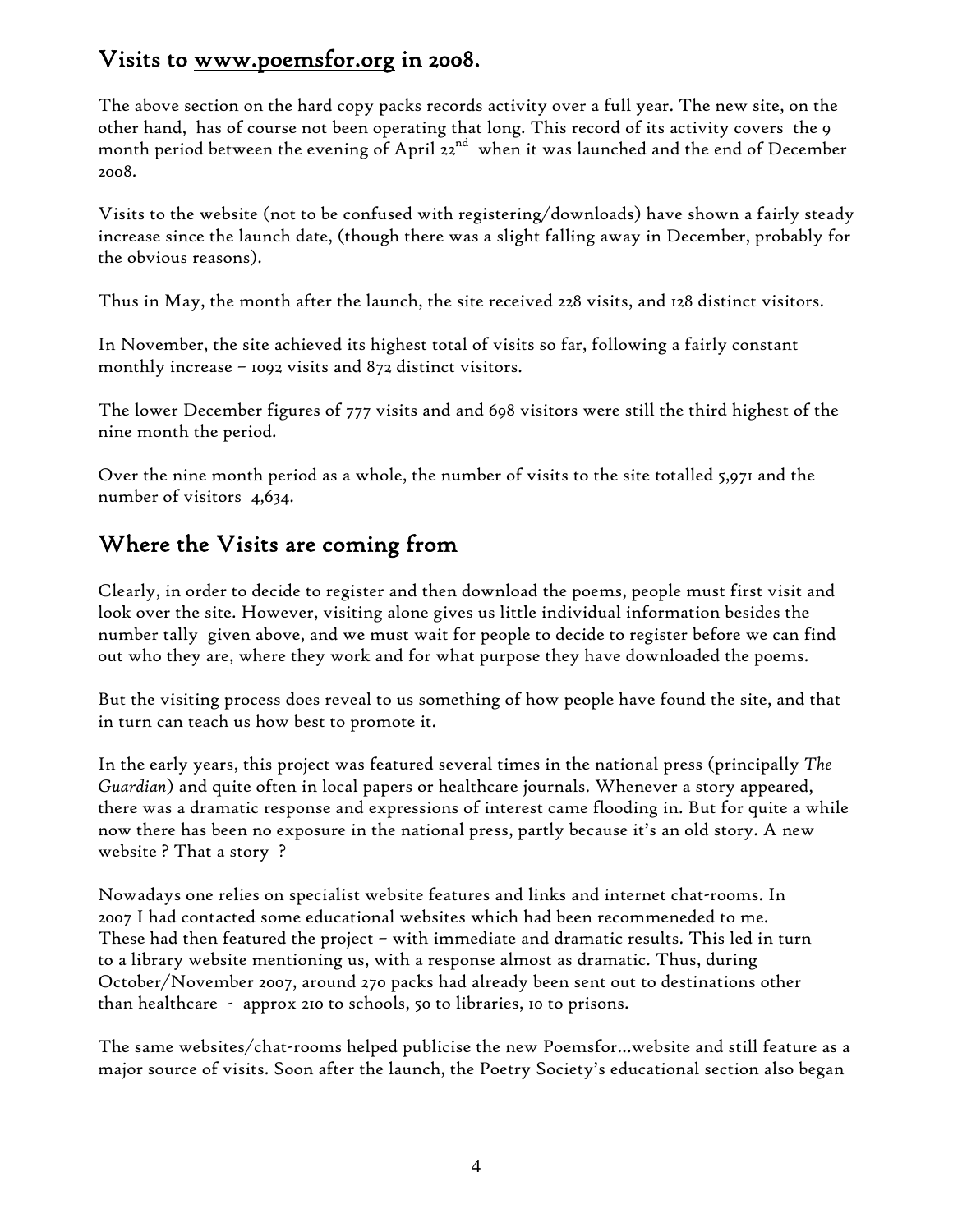featuring the project on the Society's website and that is now one of the main sources of "referrals." However, since the Autumn of 2008, the chief source of visits received has usually been the website of the Children's Poet Laureate, Michael Rosen, who now links over to us. This is through no action of mine and I take it as a compliment.

Thus, it seems that most of our visitors are people in search of diversity poems. They are teachers or librarians and they know what they are looking for. Their classes contain many children for whom English is not their mother-tongue. Nowadays, the National Curriculum requires them to teach on Diversity and Citizenship. They go to Google and log some search words or they go to sites such as the Children's Laureate or the Poetry Society where they notice the link. Conversely, they are told specifically by colleagues on the internet where to come.

### Poems downloaded from www.poemsfor.org in 2008.

It can be assumed that anyone registering on the site intends to download the poems (which can only be downloaded as entire packs). There can be no other purpose in registering *except* to download. On the other hand, although we ask people to tell us what they plan to do with the poems, under certain headings, we don't know any further details. For instance, are the poems to be displayed in one particular school, or shown around *various* schools by someone whose job it is to keep visiting several in a locality ? Either is possible and - following various conversations and exchanges I've had - I think both are common.

Over the period in question, 279 people registered on the "Poems for…" site.

This total breaks down as follows, in descending order of numbers :

| for use in schools                         | 197 |
|--------------------------------------------|-----|
| for personal use                           | 46  |
| for use in a library                       | 11  |
| other                                      |     |
| for use in a health or social care setting |     |
| for use in an FCO embassy                  |     |
| for use in a prison                        |     |
| for use on a public transport system       |     |

Even more than the findings from the hard copy deliveries, we can see from the above that schools' appetite for this idea far outstrips all other possible venues and applications, at least for the present.

One more general point : the headings "for personal use" and "other" leave it possible that several of the collections go no further than to a single person - rather like a poetry book. (However, some of the email addresses we are given under these categories suggest otherwise, as can be seen below).

The other categories all clearly imply a totally public use. In some cases, this might be limited to just one occasion for a single class of fifteen children ; but in others, it might mean a display over months seen by hundreds daily and maybe more than that.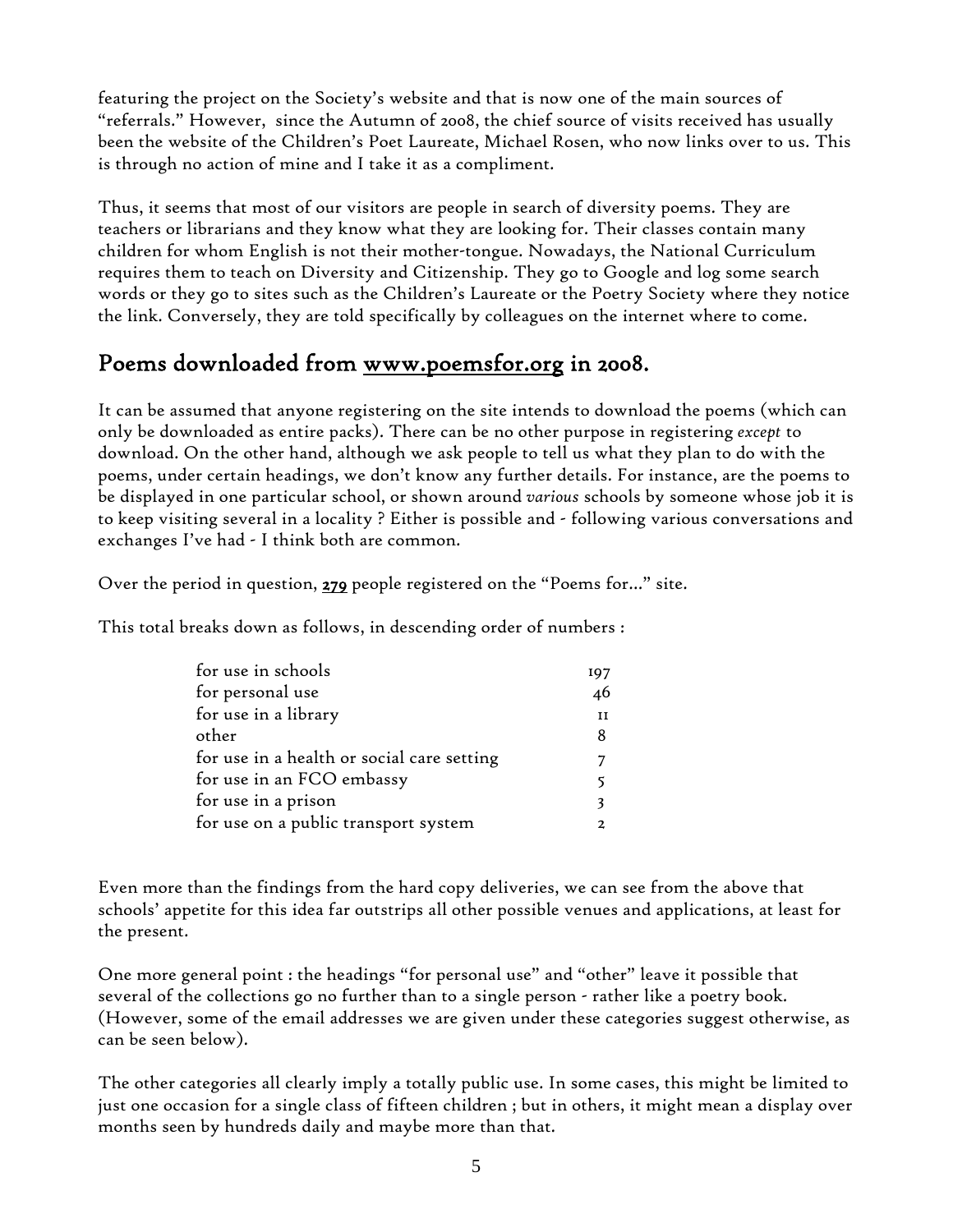I shall continue this report with some more detail under each of the category headings ; and end it by drawing together the findings  $a/$  from the site and  $b/$  from the hard copy deliveries.

#### Schools (197 people registered)

The vast majority of schools which have downloaded these poem-posters are situated in the UK. The schools come from all over the country - from end to end and side to side. They include a wide spectrum of school types and pupil age-groups - comprehensive schools, small primary schools, faith schools, teacher training colleges, plus the odd big name from the private sector – Stowe, Cheltenham, etc.

When poemsfor.org was advertised on a School Librarian site/chat room in the Autumn, (through no action of mine) there was a fresh and widespread burst of enthusiasm and interest and several registrations followed, which I have included under the "school" heading.

But also there are eighteen registrations from schools abroad. Six of these are US schools - Michigan, Washington DC and Phoenix Arizona being three locations named (the other three were not).

The other non- UK schools can be located as follows :

A school in Bangkok, Thailand Three schools in the Netherlands, including an International School in Hilversum Two schools in India - one in Delhi, the other in Chennai, Madras. A school for British Army children living in Germany Two other schools in Germany - one in Dortmund, the other in Erlangen. A school in the Netherlands Antilles (West Indies) A school in Malaysia A school in Doha, Qatar.

#### For Personal Use (46 people registered)

This heading includes people based in a few more locations which to the insular UK eye look exotic and are certainly far away : Buenos Aires, Dubai, USA (Texas), USA (Guam), USA (Cicero New York State), USA (Vermont), USA (Florida).

And several people using this "For Personal Use" category, gave a thoroughly occupational email address - for instance, in one case, that of a major city centre library ; in another, that of the Arts Council. So for some - though the "Personal" heading may signify something different from any of the other categories provided - it may not necessarily mean just "private" use at all.

#### For use in a Library (11 people registered)

I believe all the libraries identified under this heading are public libraries (as opposed to libraries within institutions such as school or prison). But cannot absolutely guarantee it in each case.

Two of them are situated abroad. One is identified as DCSL Libraries, based in Shanghai, China. The other is a library in Las Vegas, Nevada, USA.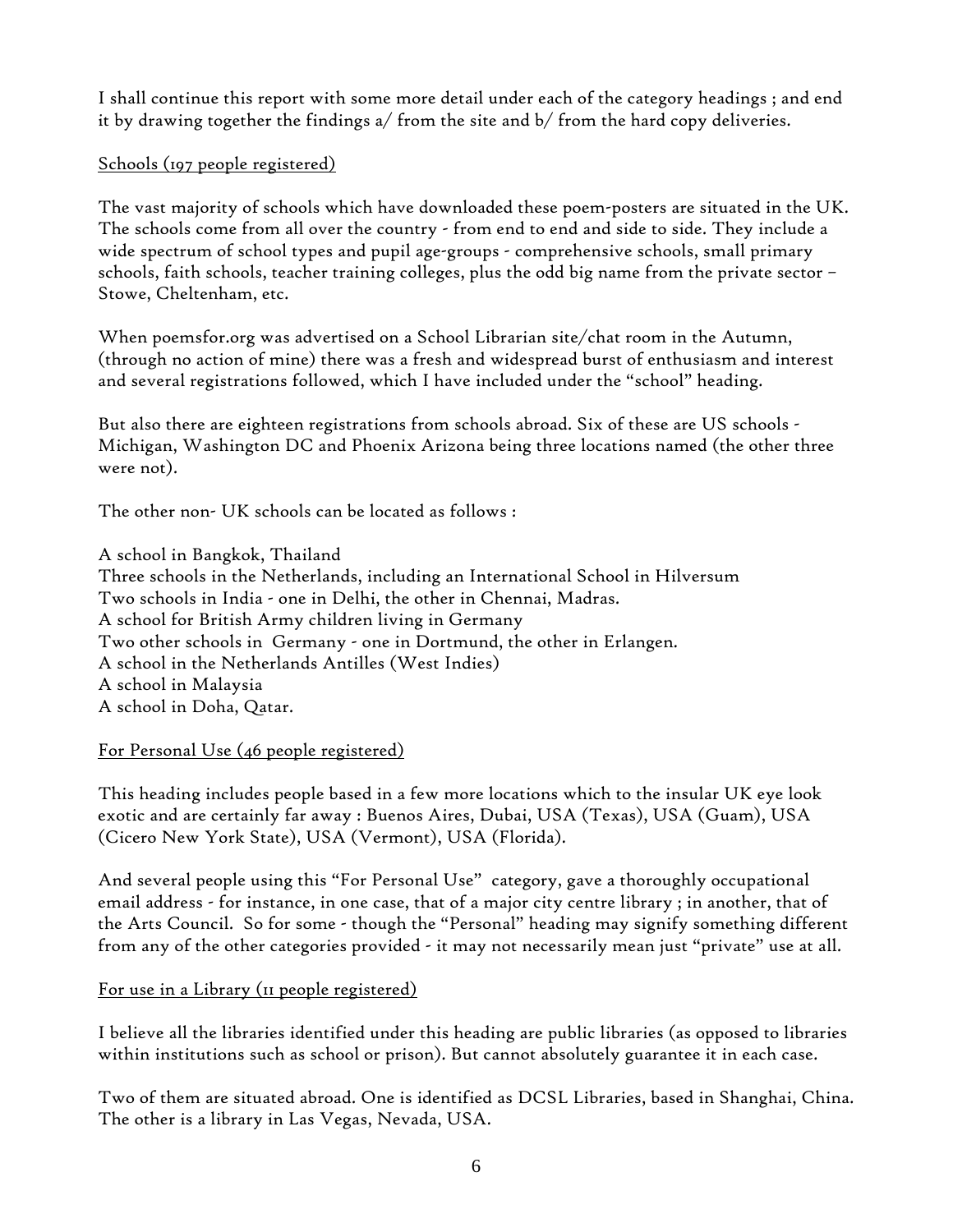#### Other (8 people registered)

Here again, some of the email addresses provided under this category suggest other public purposes for the poem-posters not covered by the categories we've provided.

They include the National Trust and the Book Trust.

They also include another faraway place – Bogota, Bolivia, South America.

#### Health or Social Care Setting (7 people registered)

One of the entries under this category records the name of someone who works for a local Mind – who wants to use the poem-posters in a hospital, perhaps a psychiatric one.

All the others appear to be associated with primary health care centres, ie GP surgeries and the like.

#### FCO Embassies (5 people registered)

The FCO connection goes back to the ten poems part-funded by the FCO, to celebrate the EU Enlargement of 2004.

Since then I have been allowed to promote this project on an internal FCO bulletin which is transmitted regularly to all "posts" (ie UK embassies) around the world. The response has been keen every time. This year the bulletin promoted the new site and again the response was enthusiastic, though we encountered some technical problems – the FCO SPAM defence wall would not let through the registration emails.

This problem is not yet fully resolved, but some registrations were successfully completed. They include the following embassies : Bogota, capital of Bolivia ; and Lima capital of Peru.

#### Prisons (3 people registered)

The three registrations which placed themselves in this category include the prison at Doncaster ; and the better known Wormwood Scrubs prison in West London, where the poems were to be used in a school based there.

#### Transport System (2 people registered)

The reason we included this category is that there remains a small chance that some of the bilingual poems will interest bus companies, especially in London, for occasional display on the digital screens increasingly available on their vehicles. But that's for the future.

We didn't expect anyone else to use this heading. Why would they ? In 2008, the two people who did are :

- o a vicar based just west of the Welsh border, near the small town of Flint.(I do not know what transport systems operate in that area, so am bound to dream. I dream of the vicar doing his rounds on a bike, nowadays with a poem hanging from his cross-bar, a new poem each week...)
- o Someone who lives in Rio Negro, Argentina.